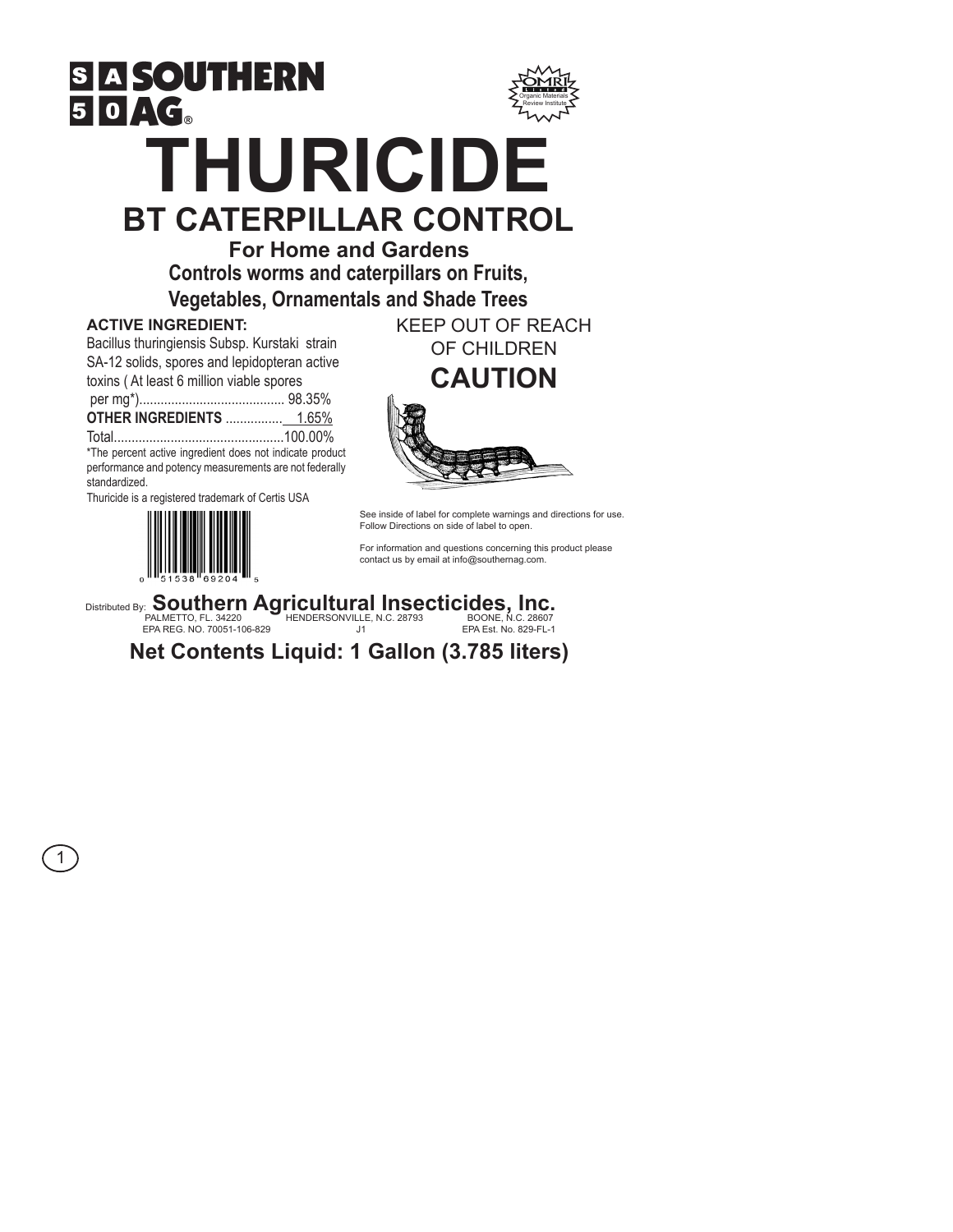#### **PRECAUTIONARY STATEMENTS HAZARDS TO HUMANS AND DOMESTIC ANIMALS**

**CAUTION:** Causes moderate eye irritation. Avoid contact eyes or clothing. Avoid breathing vapors or spray mist. Wash thoroughly with soap and water after handling.

# **ENVIRONMENTAL HAZARDS**

To protect the environment, do not allow pesticide to enter or run off into storm drains, drainage ditches, gutters or surface waters. Applying this product in calm weather when rain is not predicted for the nest 24 hours will help to ensure that wind or rain does not blow or wash pesticide off the treatment area. Rinsing application equipment over the treated area will help avoid run off to water bodies or drainage systems.

## **FIRST AID**

**IF IN EYES:** Hold eye open and rinse slowly and gently with water for 15-20 minutes. Remove contact lenses, if present, after the first 5 minutes, then continue rinsing eye. Call a poison control center or doctor for treatment advice.

Have product container or label with you when calling a poison control center or doctor or going for treatment. Hot Line Number: 1-800-255-3924.

Thuricide is an easy to mix liquid concentrate. Properties include:

\* Kills worms and caterpillar stage insects, but has no effect on birds, earthworms, or beneficial insects, such as honeybees and ladybugs, when used as directed.

\* Worms and caterpillars eat treated foliage, then immediately stop feeding and damaging plants.

\* Acceptable for use on edible plants up to the day of harvest.

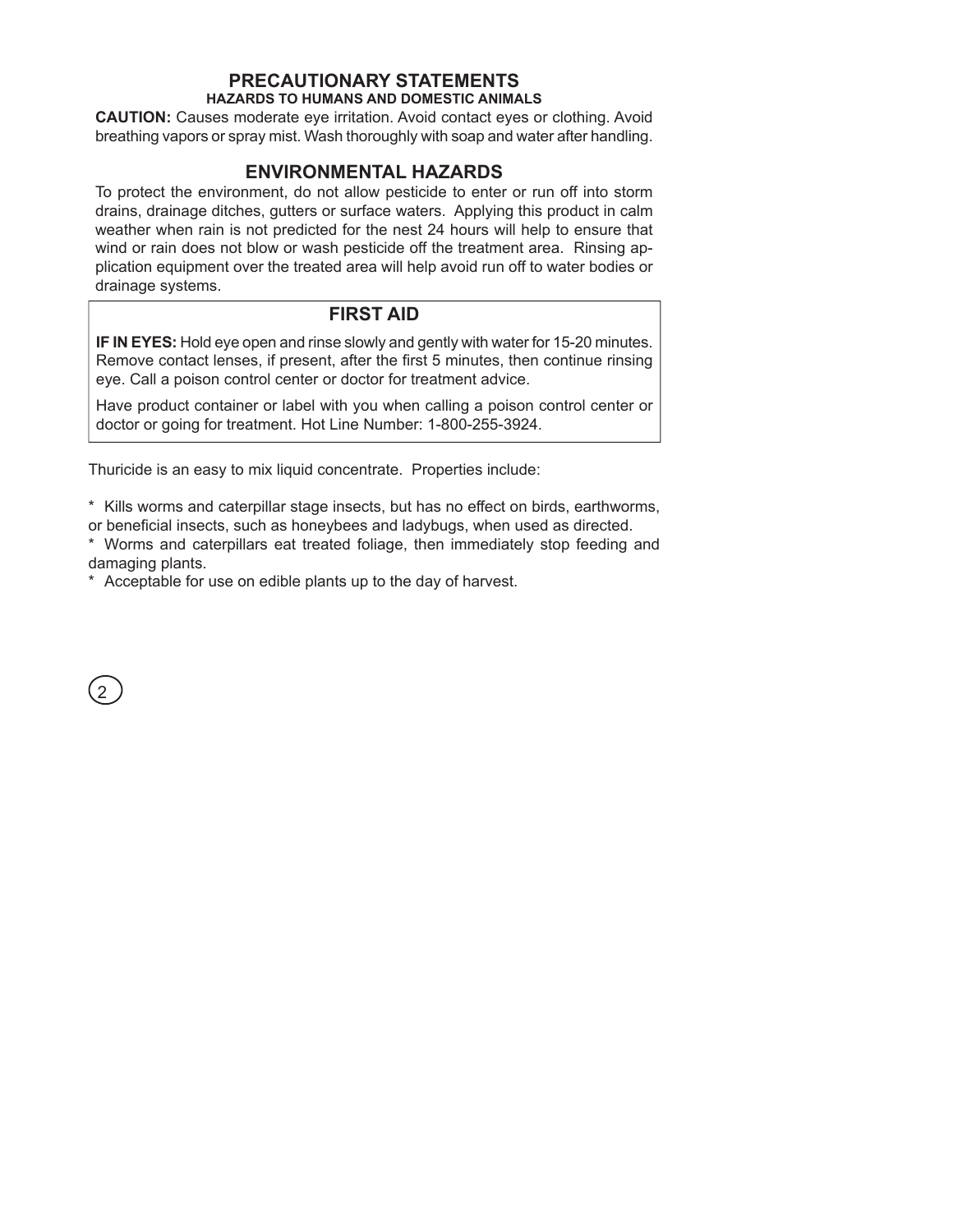#### **DIRECTIONS FOR USE**

It is a violation of Federal Law to use this product in a manner inconsistent with its labeling.

Apply Thuricide BT Caterpillar Control when worms or caterpillars are first noticed, then repeat at five (5) to seven (7) day intervals while they are active. Apply more frequently to control heavy infestations. Apply thoroughly to top and bottom of foliage. Reapply after heavy rains.

Thuricide BT Caterpillar Control must be eaten by worms or caterpillars to be effective. After ingesting the insecticide, they immediately stop feeding, though they may otherwise appear to be unaffected for several days. Best results are obtained by treatments when worms are small; they must be actively feeding on treated, exposed foliage. You may apply Thuricide BT Caterpillar Control up to and on the day of harvest.

**How to apply:** Always shake or stir Thuricide BT Caterpillar Control thoroughly before use. Partially fill sprayer with water before adding the application rate amount of product, then mix in product thoroughly and add remaining amount of water.

Spray leaf surfaces thoroughly, top and bottom for complete control. Agitate regularly while spraying. Use all of spray mixture within 24 hours.

**Fruits and vegetables:** mix 1.5 fluid ounces per 3 gallons water (1 tablespoon per gallon) for a hand sprayer and apply to all plant foliage to cover an area of 1,000 square feet. Apply at first sign of infestation and repeat at weekly intervals when needed to maintain control of the following insects:

**Cabbage Looper** on broccoli, cauliflower, collards, kale, mustard greens, turnip greens, cabbage, celery, lettuce, melons and tomatoes.

**Imported Cabbage Worm:** On broccoli, cabbage, cauliflower, collards, kale, mustard greens and turnip greens.

**Tomato Hornworms** on tomatoes.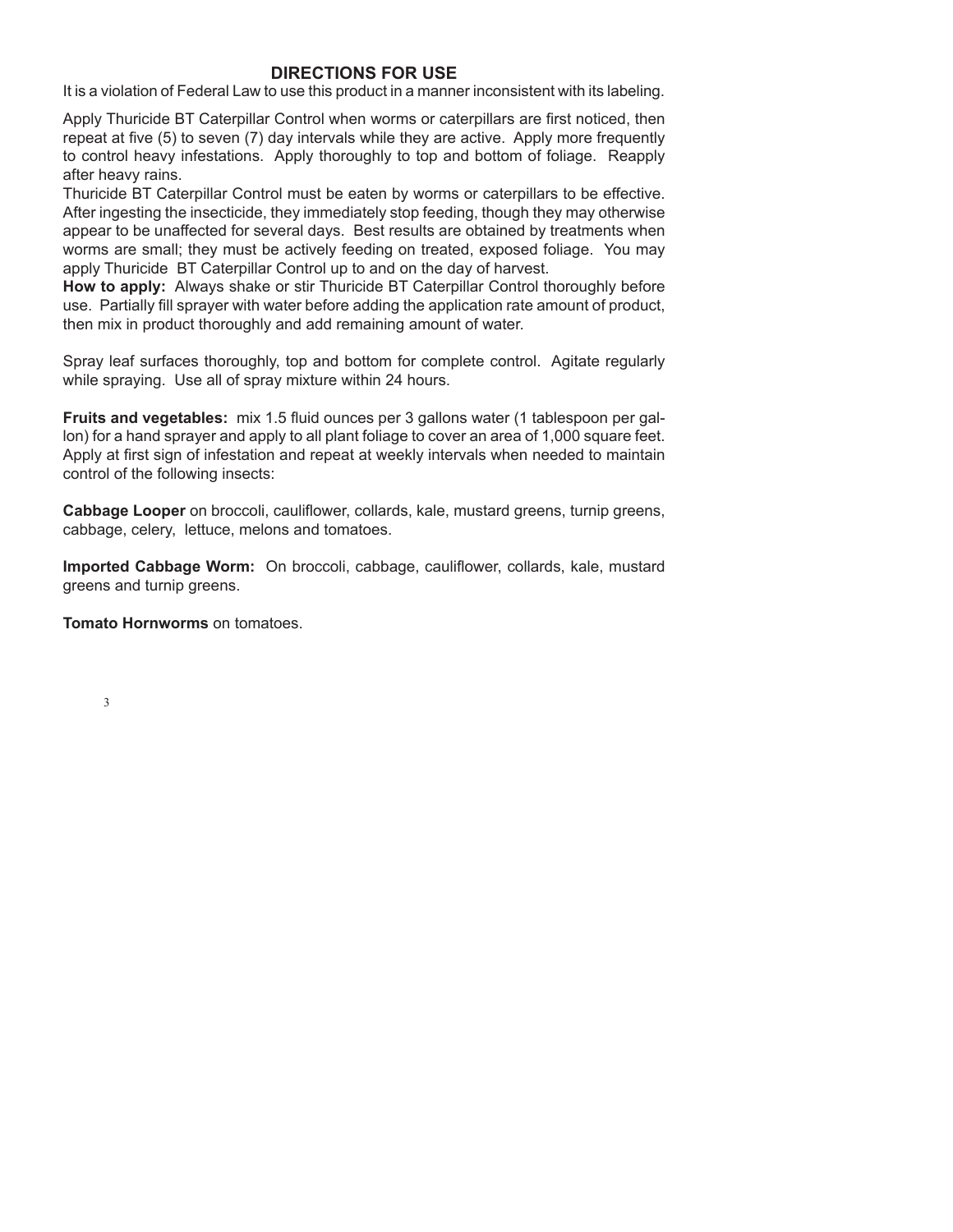**Shade Trees & Ornamentals:** Mix 2 fluid ounces per 3 gallons of water (4 teaspoons per gallon) for a hand sprayer or proportional amounts for a hose-end sprayer following manufacturer's directions. Apply at first sign of infestation and repeat at weekly intervals when needed to maintain control. Apply to thoroughly cover all foliage surfaces of shade trees and ornamentals for control of the following leaf-feeding worms:

Bagworm Spring Cankerworm Fall Cankerworm Gypsy Moth\* Tent Caterpillar Elm Spanworm Fall Webworm

\* Apply when buds swell, but before leaves are fully open. If eggs hatch over a long period of time or if reinfestation occurs, spray about 14 days after first application.

# **STORAGE AND DISPOSAL**

### **PESTICIDE STORAGE:**

Store in a cool place.

Insect activity may be impaired by storage at temperatures above 90 degrees Fahrenheit. **PESTICIDE DISPOSAL and CONTAINER HANDLING:**

Nonrefillable container. Do not reuse or refill this container.

**If empty:**

Place in trash or offer for recycling if available.

**If partly filled:** 

Call your local solid waste agency or 1-800-CLEANUP for disposal instructions. Never place unused product down any indoor or outdoor drain.